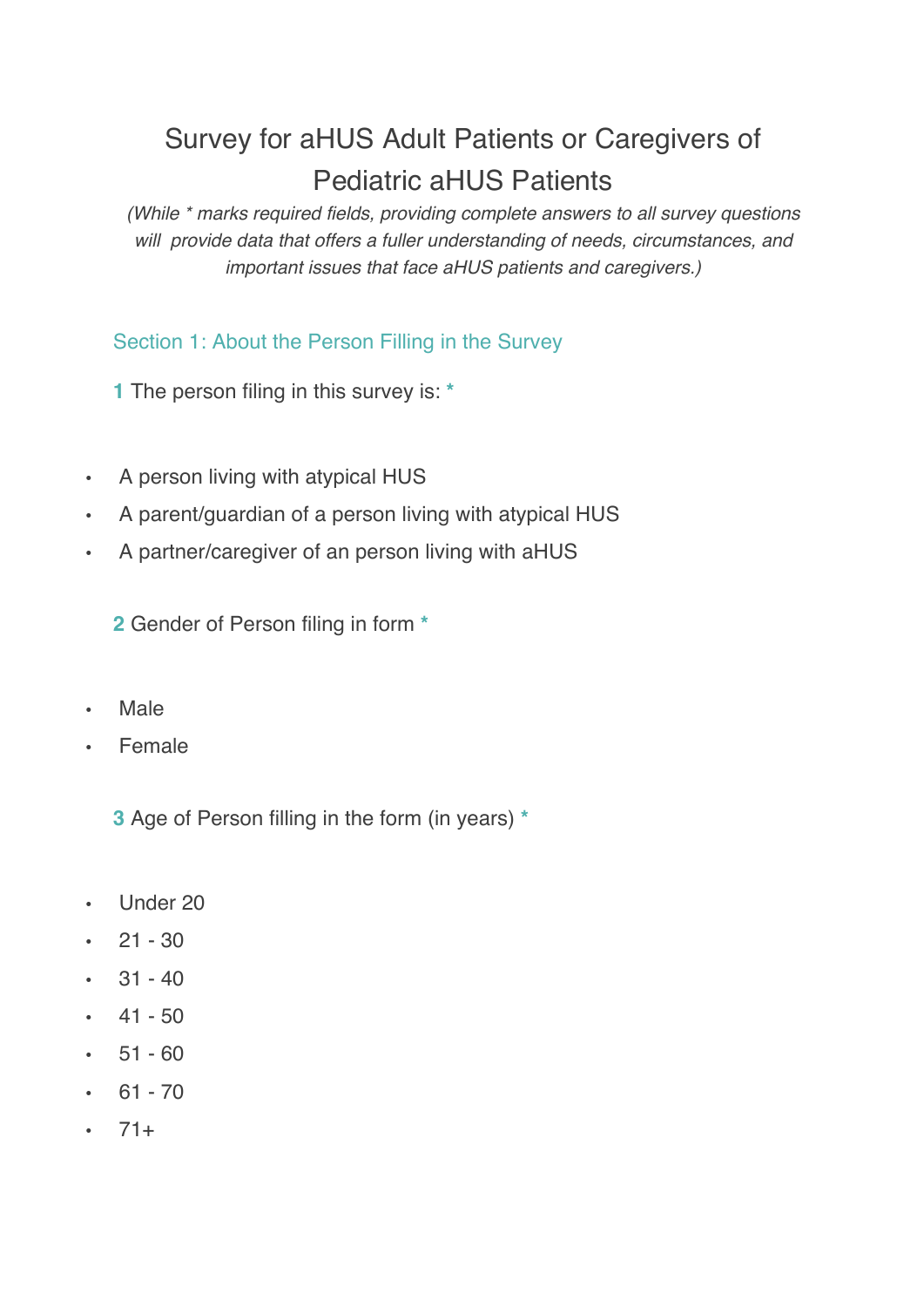## Section 2: About the Person living with aHUS

**4** Age of the Patient in years **\***

- $\cdot$  0 2
- $-3 5$
- $\cdot$  6 10
- $\cdot$  11 20
- $\cdot$  21 30
- $\cdot$  31 40
- $\cdot$  41 50
- $51 60$
- $61 70$
- $71+$

**5** Gender of Patient **\***

- Male
- Female

**6** Country of Residence of Patient **\***

**7** Has genetic testing been done? **\***

- Yes, results are back
- Yes, but results still pending
- No
- No, but other family member(s) tested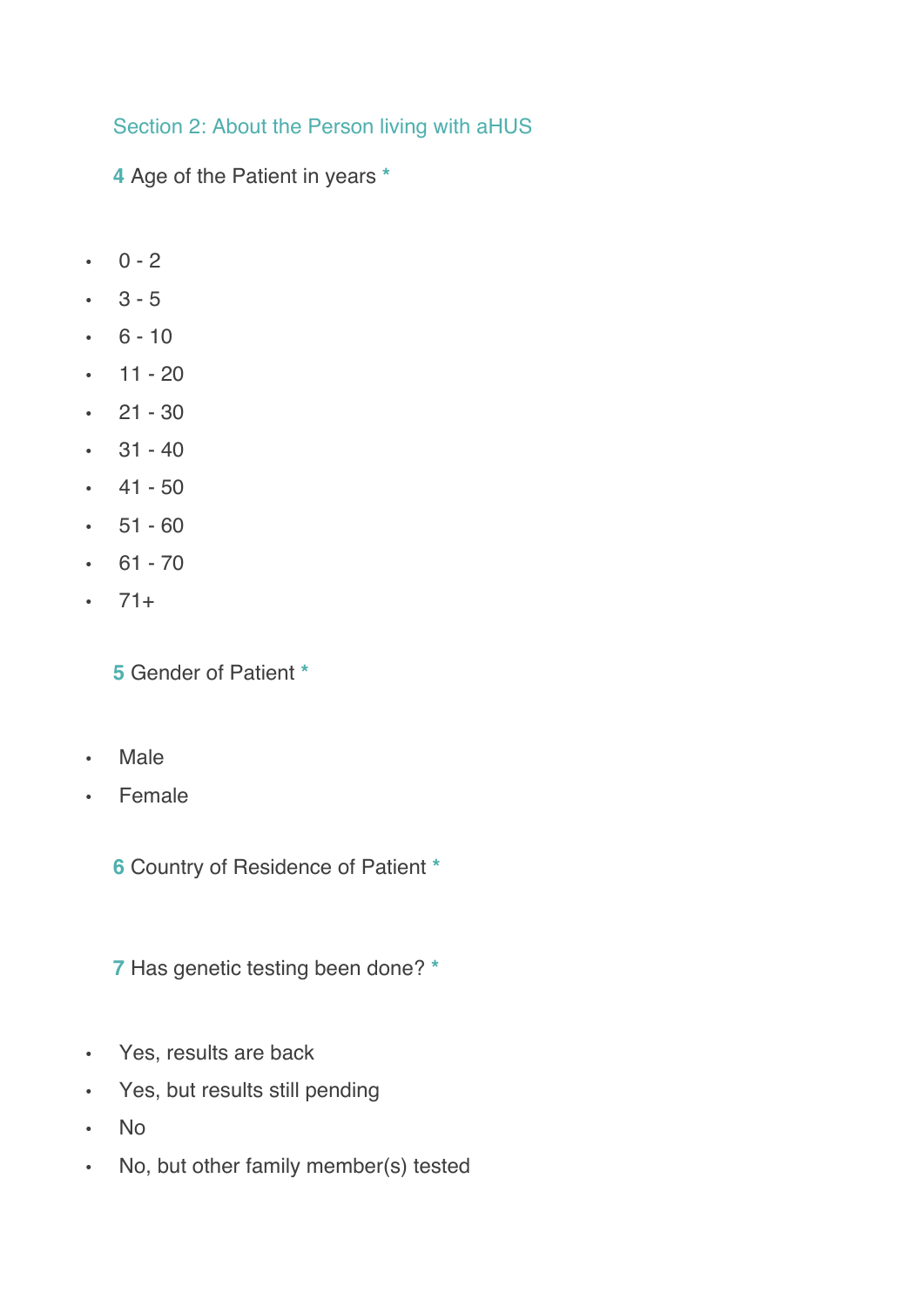• Not sure

**8** If yes, what was the predisposing genetic cause of aHUS, as noted in the test results? **\***

- CFH (Factor H)
- CFI (Factor I)
- CFB (Factor B)
- MCP (CD 46)
- C3
- THBD (Thrombomodulin)
- DGKE
- Anti-factor H Autoantibodies
- CFHR1 and CFHR3 deletions
- Results still pending
- Inconclusive/Genetic Cause not Known
- Multiple mutations found (specify)
- Other

**9** If genetic testing was done, how long did it take for you to receive results? **\***

- Less than 1 month
- 1 month or more but less than 3 months
- 3 months or more but less than 6 months
- 6 months or more but less than 12 months
- 12 months or more

Section 3: Patient Profile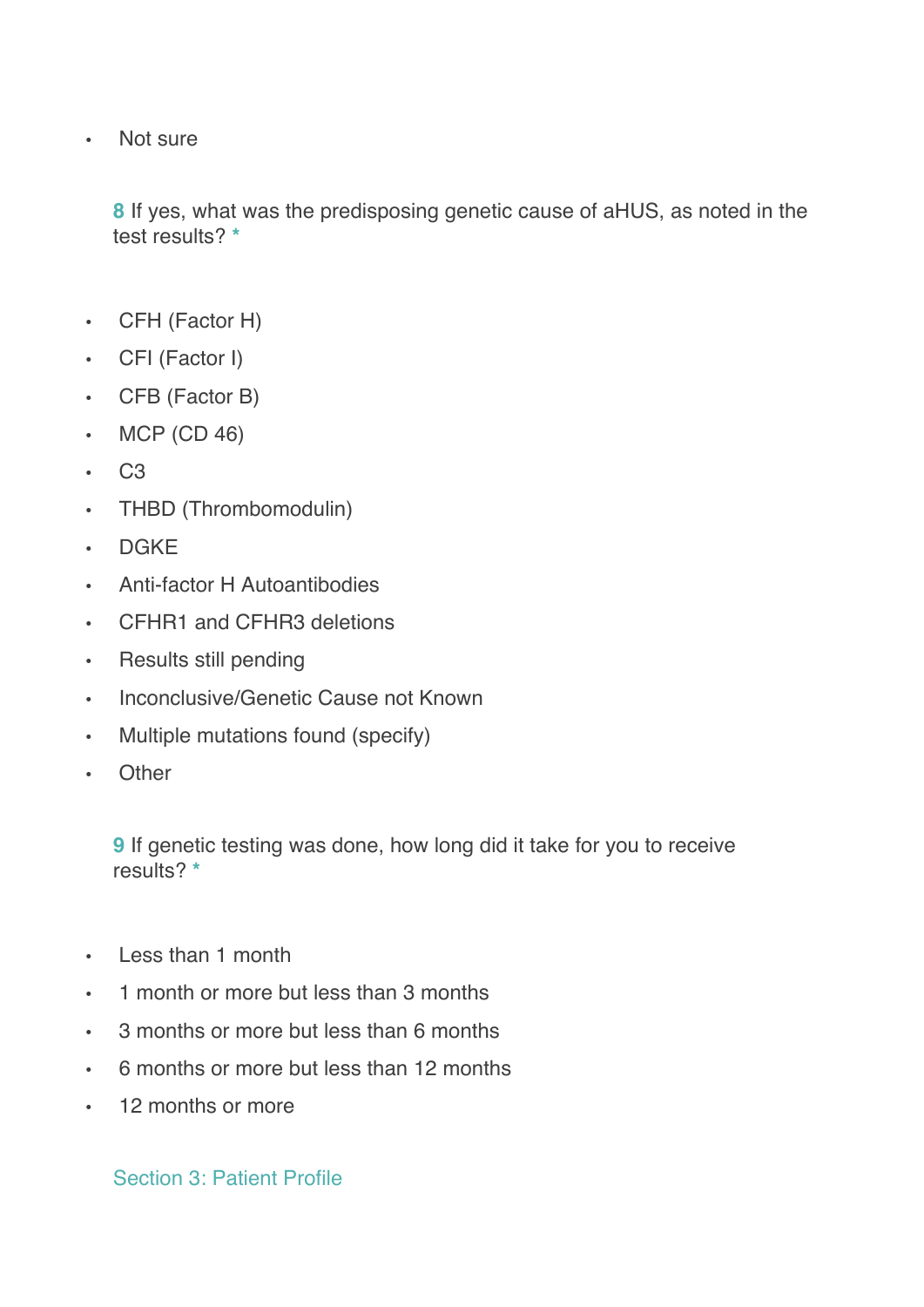**10** Are you an adult aHUS Patient? **\***

- Yes
- No

**11** How long ago did you (they) receive a diagnosis of aHUS? (in years)

**12** During which time of the year did you (they) first become ill? **\***

- Jan March
- Apr June
- July Sep
- Oct Dec

**13** How would you characterize the speed of your (their) diagnosis?

- Soon after presenting with symptoms
- After a delay of a few weeks
- After several months of illness
- After months, then going to see other specialists
- Diagnosis not determined until more than a year from onset of illness
- Diagnosis took more than 18+ months

**14** Age at diagnosis? (in years) **\***

- Under 3
- $\cdot$  3 to 10
- 11 to 20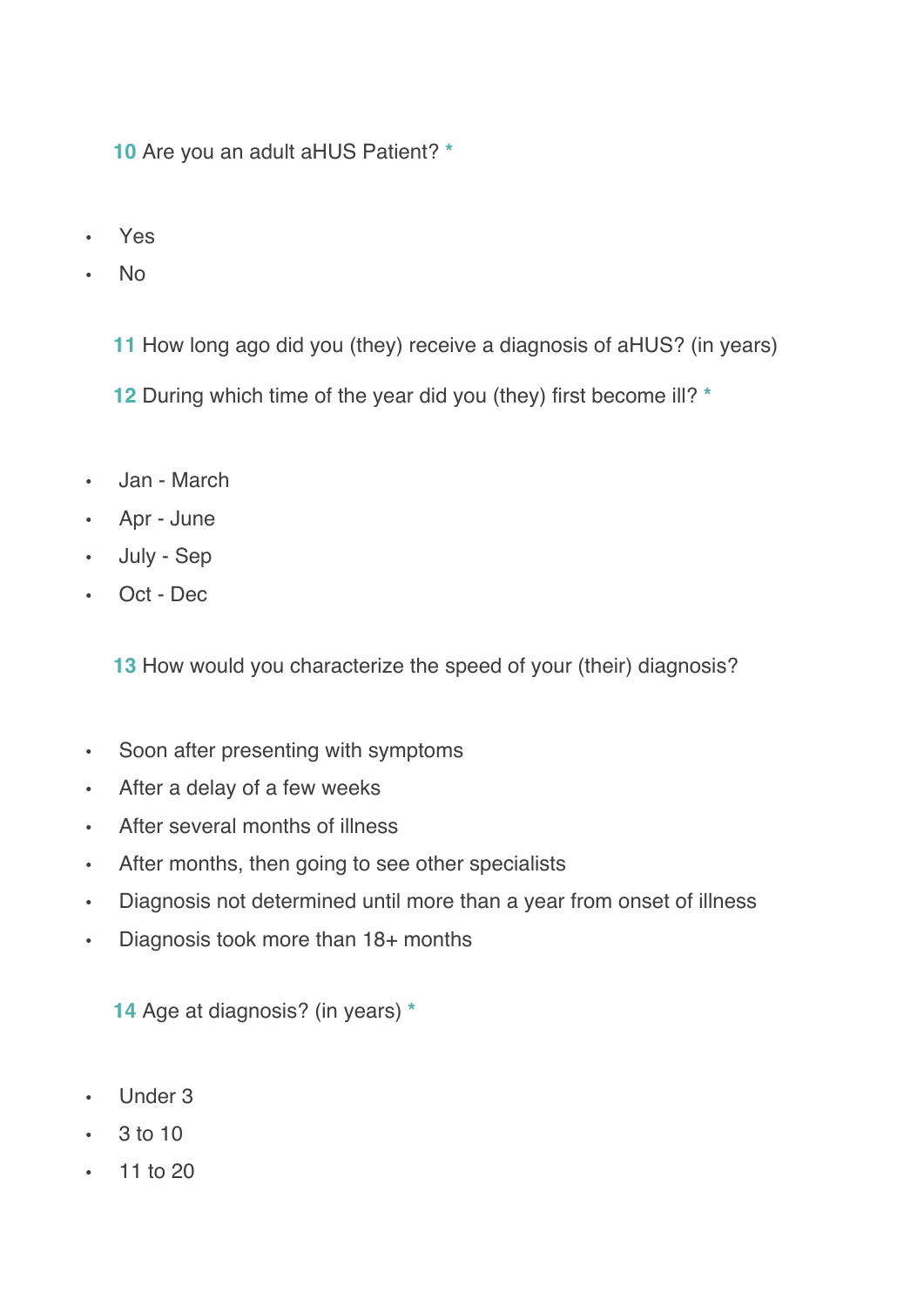- 21 to 35
- 36 to 55
- 56 to 65
- Over 65

**15** Did you (they) need dialysis during the initial illness? **\***

- Yes, but kidney function resumed and dialysis was stopped
- Yes, and dialysis is an ongoing requirement
- No dialysis needed

**16** If you (they) are currently on dialysis, which type of dialysis is being done?

- Hemodialysis In-centre
- Home Hemodialysis
- Peritoneal Dialysis

**17** Did you (they) receive plasma infusions and/or plasma exchanges during your initial illness? **\***

- Yes
- No

**18** Which do you consider to be the most significant issues facing dialysis patients?

- Impacts quality at work/school (cognitive issues)
- Dialysis interferes with normal routine of work, school, and/or family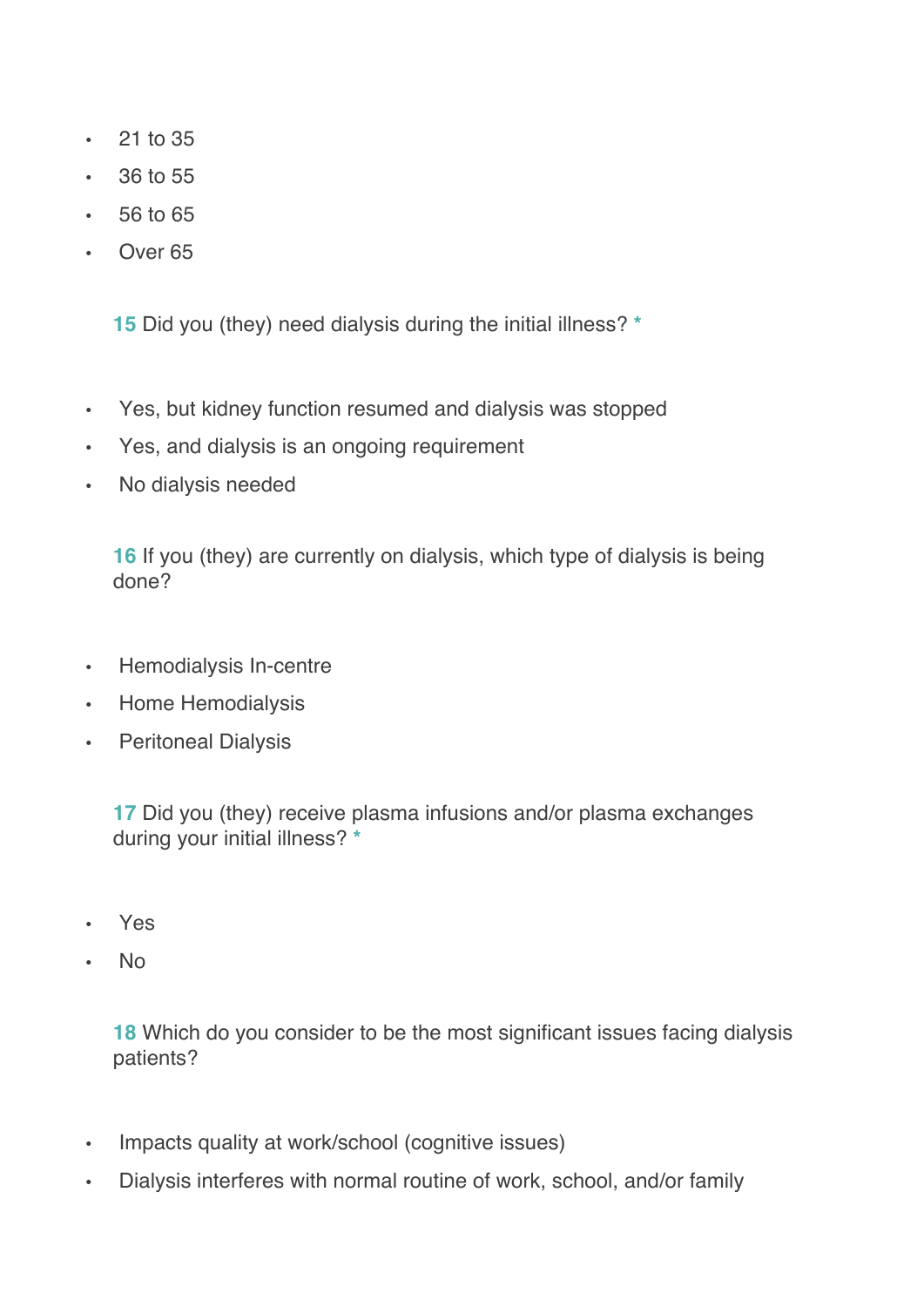- Travel time to treatment
- Infections in line or fistula, etc.
- Dialysis interferes with ability to travel
- Home dialysis is difficult due to technical issues
- Fluid overload
- Peritonitis
- Impact on other organs (e.g. cardiac issues, pulmonary hypertension)
- Disruption to family schedule/lifestyle
- Anxiety or depression
- Other

**19** Have you (they) had a transplant? **\***

- Yes, a kidney transplant
- Yes, a kidney & liver transplant
- Yes, but the transplant failed
- Yes, have had more than 1 transplant
- No, not needed
- No, but listed and awaiting a transplant
- No, treatment access or other circumstances block a transplant

**20** If you (they) had a transplant, how long ago did the transplant occur? (in years)

- Less than 1
- 1 or more but less than 2
- 2 or more but less than 3
- 3 or more but less than 4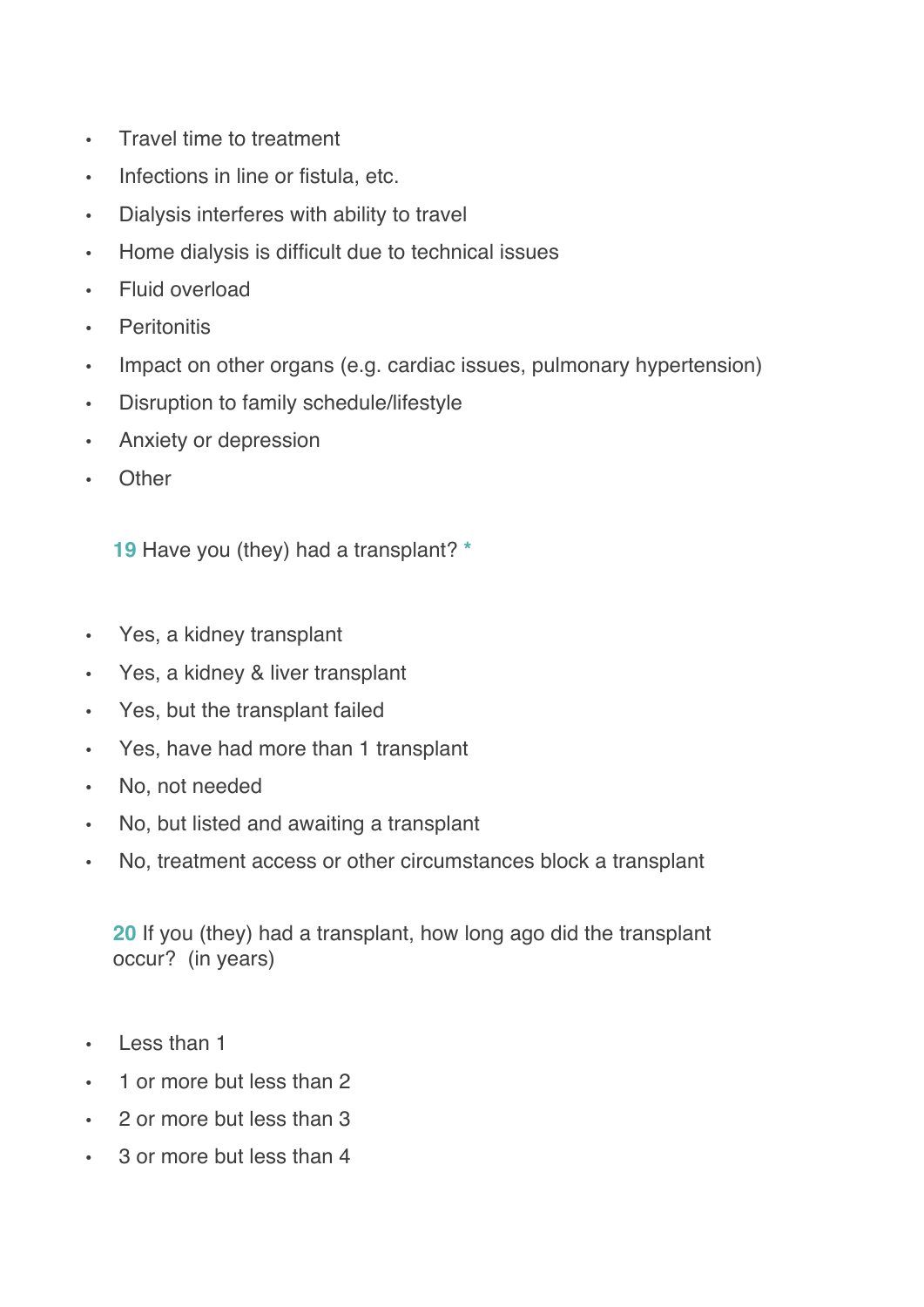- 4 or more but less than 5
- 5 or more but less than 6
- 6 or more but less than 8
- 8 or more but less than 10
- 10 or more

#### Section 4: Treatment

**21** Is the complement inhibitor eculizumab currently available in your country? **\***

- Yes
- Yes, but access depends on certain health guidelines
- No, not available in my country
- I don't know

**22** If you answered yes to the question above, how are drug costs covered?

- By government plan
- By private insurance
- By other coverage
- It is not covered
- By multiple types of coverage
- Don't know / Not sure

**23** Are you (they) currently using eculizumab?

• Yes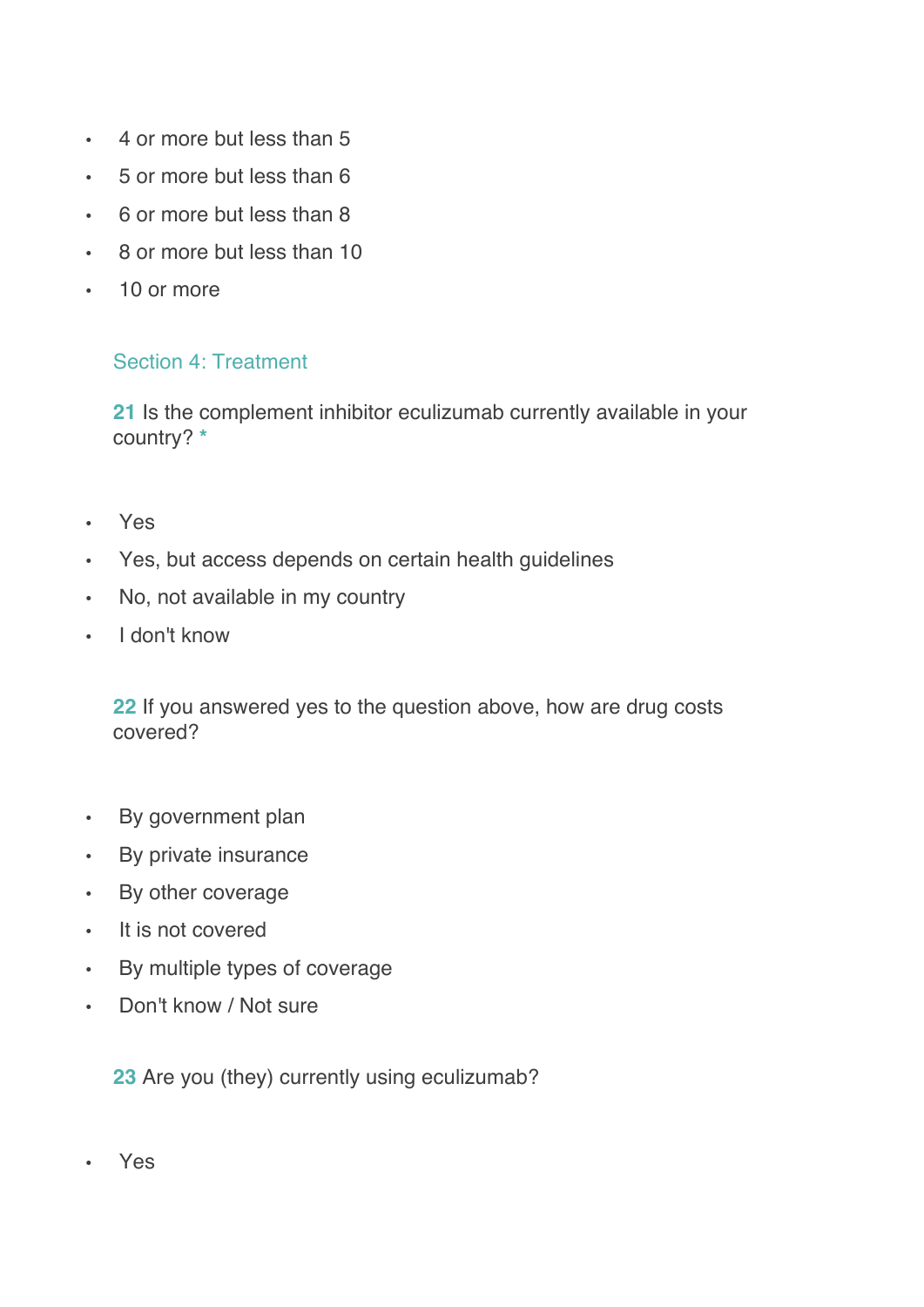- No, have never used it
- No, use of this drug was discontinued

**24** If you answered no to the question above, why are you (they) not using eculizumab?

- Not available in my country
- Physician has not recommended it
- Insurance or Government guidelines state aHUS patient status is not eligible
- Cannot afford it
- Other

### *Answer the next 4 questions only if you (they) are on the complement inhibitor eculizumab*

**25** How soon after your (their) illness was eculizumab used for patient treatment? (in months)

- Less than 1
- 1 or more but less than 3
- 3 or more but less than 6
- 6 or more but less than 12
- 12 or more

**26** By what method is eculizumab administered?

- By port (or other access point)
- Intravenously (eg. an IV using a vein in arm)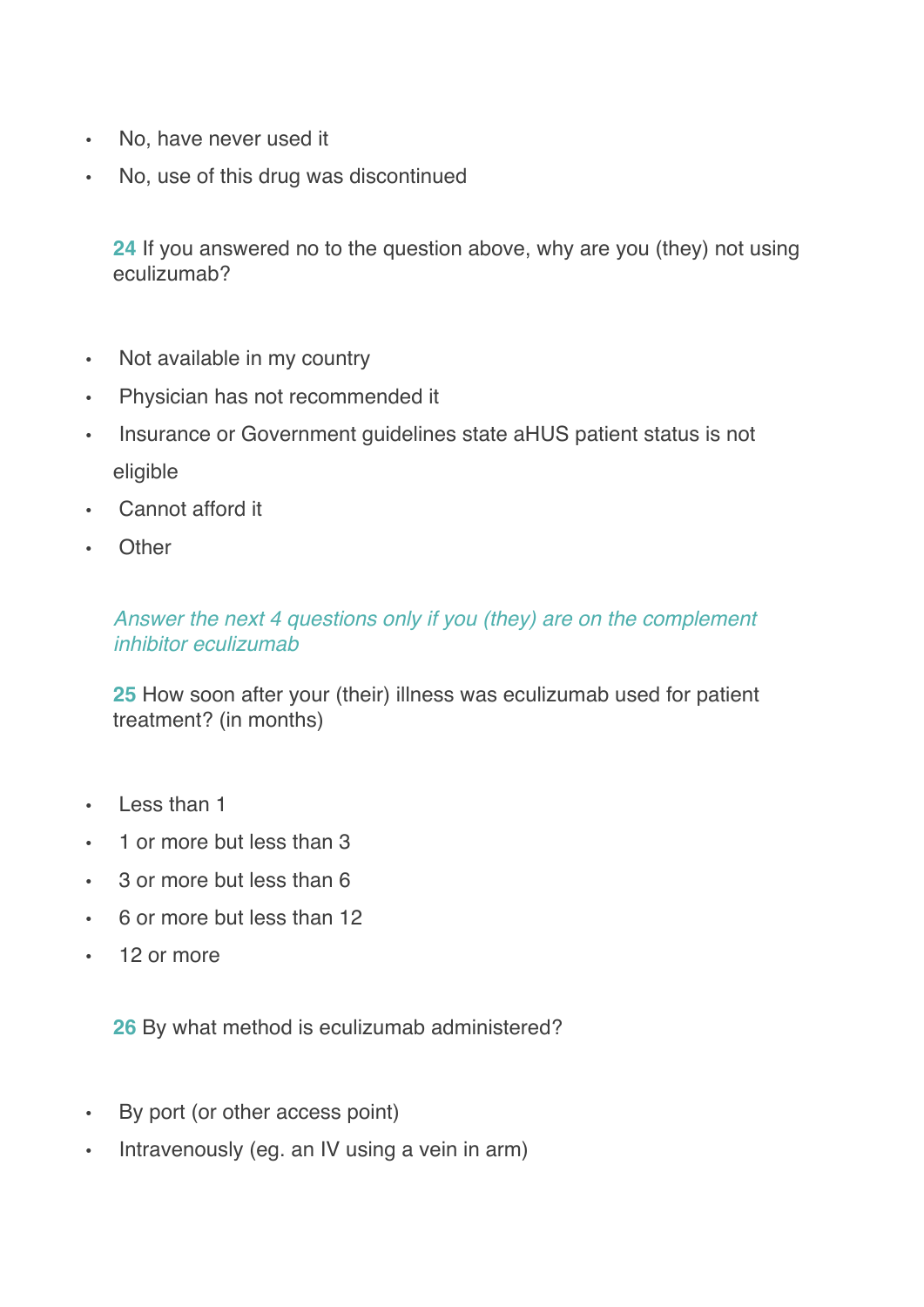### **27** Where is it given?

- At home, by someone specially trained
- At home, by a visiting nurse or other medical professional
- At a doctor's office or infusion center/clinic
- In a hospital

**28** Difficulties to note?

- Venous access difficult
- Infection issues
- Lost time at work/school for treatment
- Travel to the treatment location is problematic
- Emotional distress with access
- Disruption to family schedule
- Location risks contact with sick patients

#### Section 5: Research – Patient Participation

**29** Have you participated in aHUS research?

- Yes
- Yes, and would like to do so again
- No, I do not wish to participate
- No, but I would like to learn more about how to be included
- I don't know

**30** Are you enrolled in an aHUS patient registry?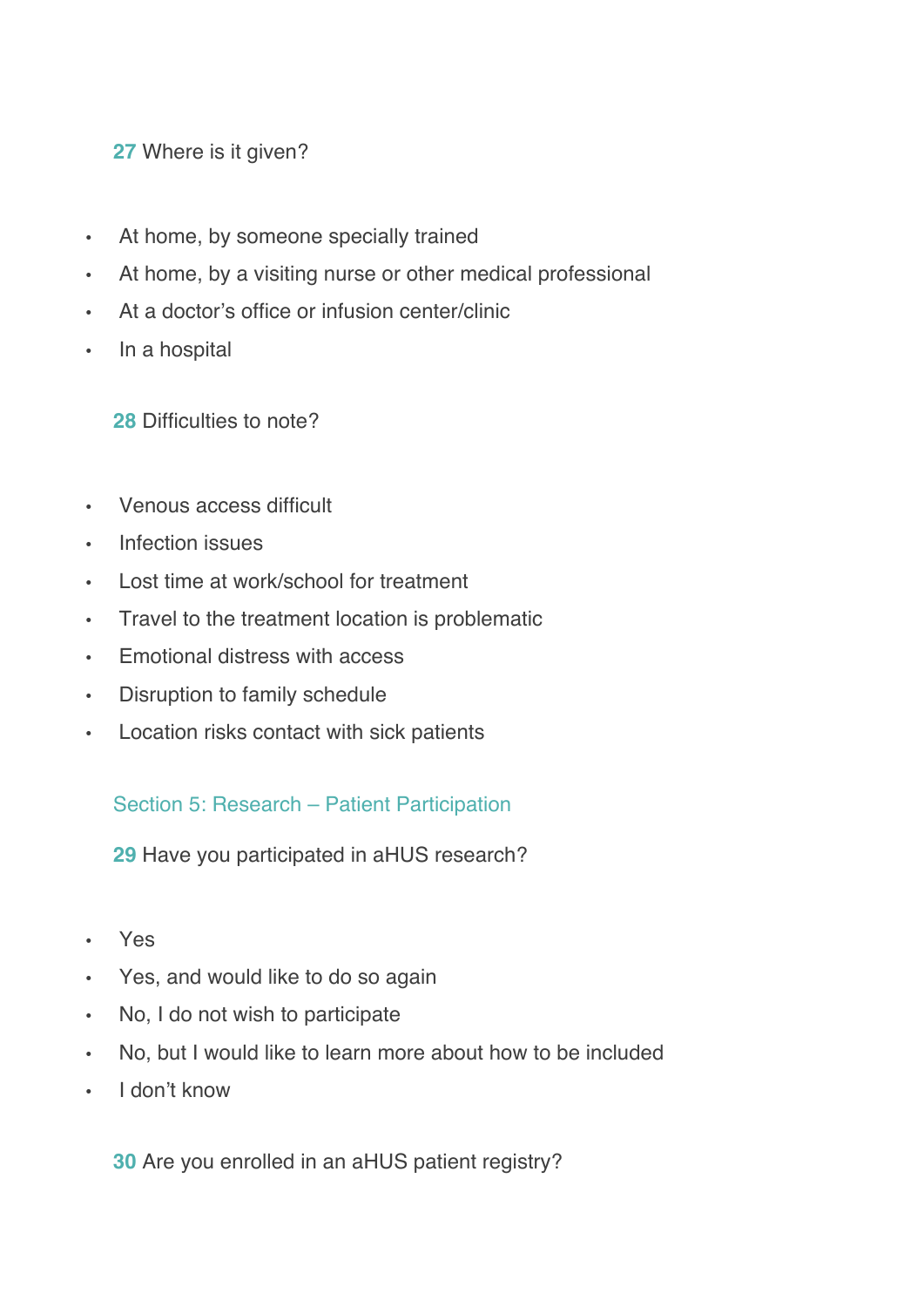- Yes
- Yes, but I'd like to receive updates
- No, I do not wish to participate
- No, but I would like to learn more about how to be included
- I don't know

**31** Do you think patients or patient organizations should play a role in setting the aHUS research agenda?

- Yes
- No
- I'm not sure

**32** Is there a research topic which you think should be examined?

- Yes
- No

**33** If you answered Yes above, please state in a few words, what topic you think should be examined.

**34** In your opinion, what would encourage greater patient participation in research studies or clinical trials?

- Broader patient access to full articles and publications, not just abstracts
- Wider offering of opportunities to receive information and updates about ongoing studies or trials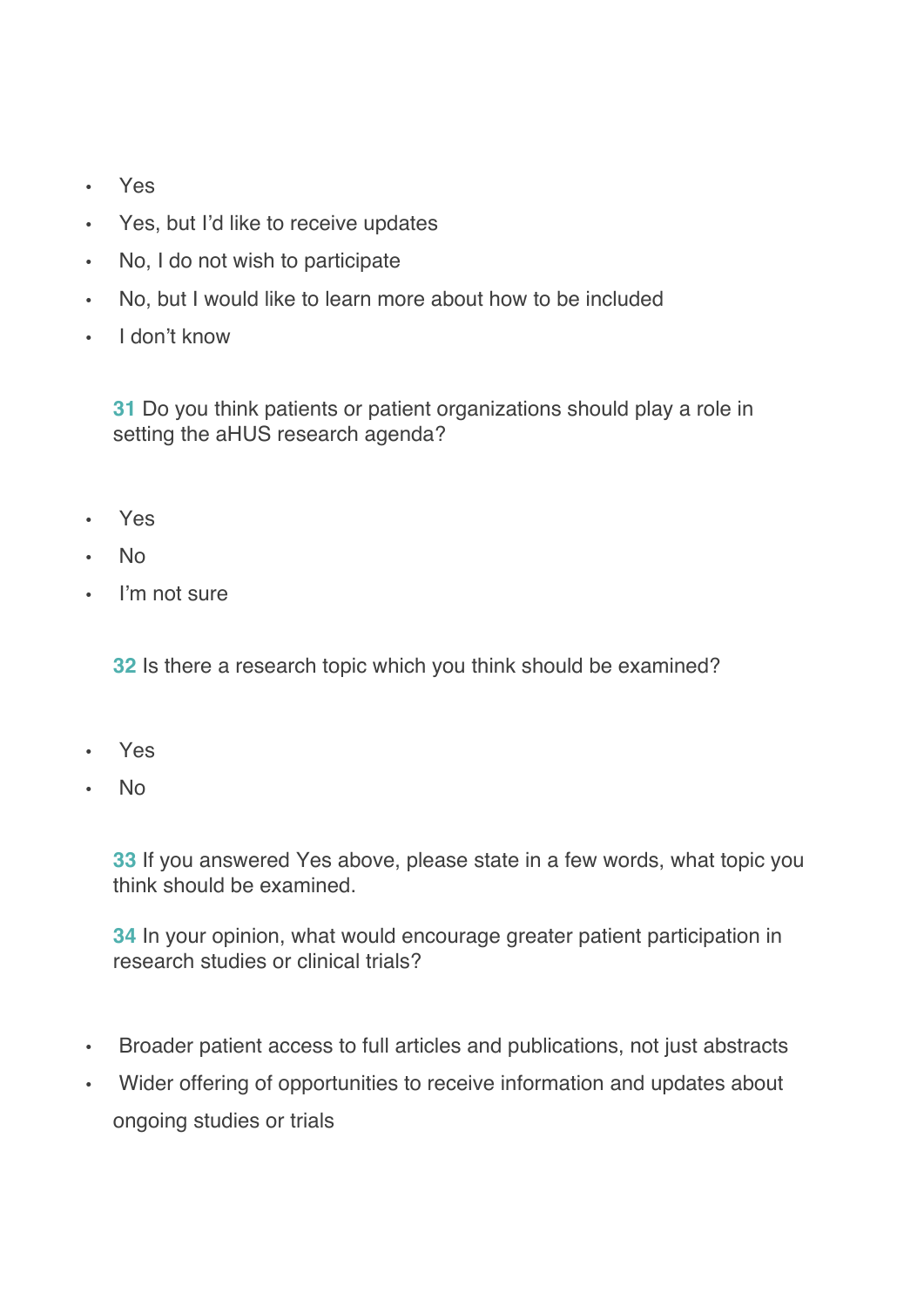- More information from my (their) medical team regarding current or ongoing studies or trials
- More information from patient organizations regarding current or ongoing studies or trials
- Inform patients how their participation can benefit their own care, help other patients and/or their own family members
- I don't know
- Other

## Section 6: Insights from Patients & Caregivers

**35** With future advancements in aHUS treatment options, would you prefer a treatment that you could give yourself such as a subcutaneous injection (shot)?

- Strongly prefer to give it myself
- Somewhat prefer to give it myself
- It doesn't matter if I or someone else administers it
- Somewhat prefer if someone else administers it
- Greatly prefer someone else to administer it

**36** If you prefer a treatment that you could give yourself, what interval of time (frequency) is the most acceptable?

- Four times a day
- Twice a day
- Once a day
- Once every two days
- Once a week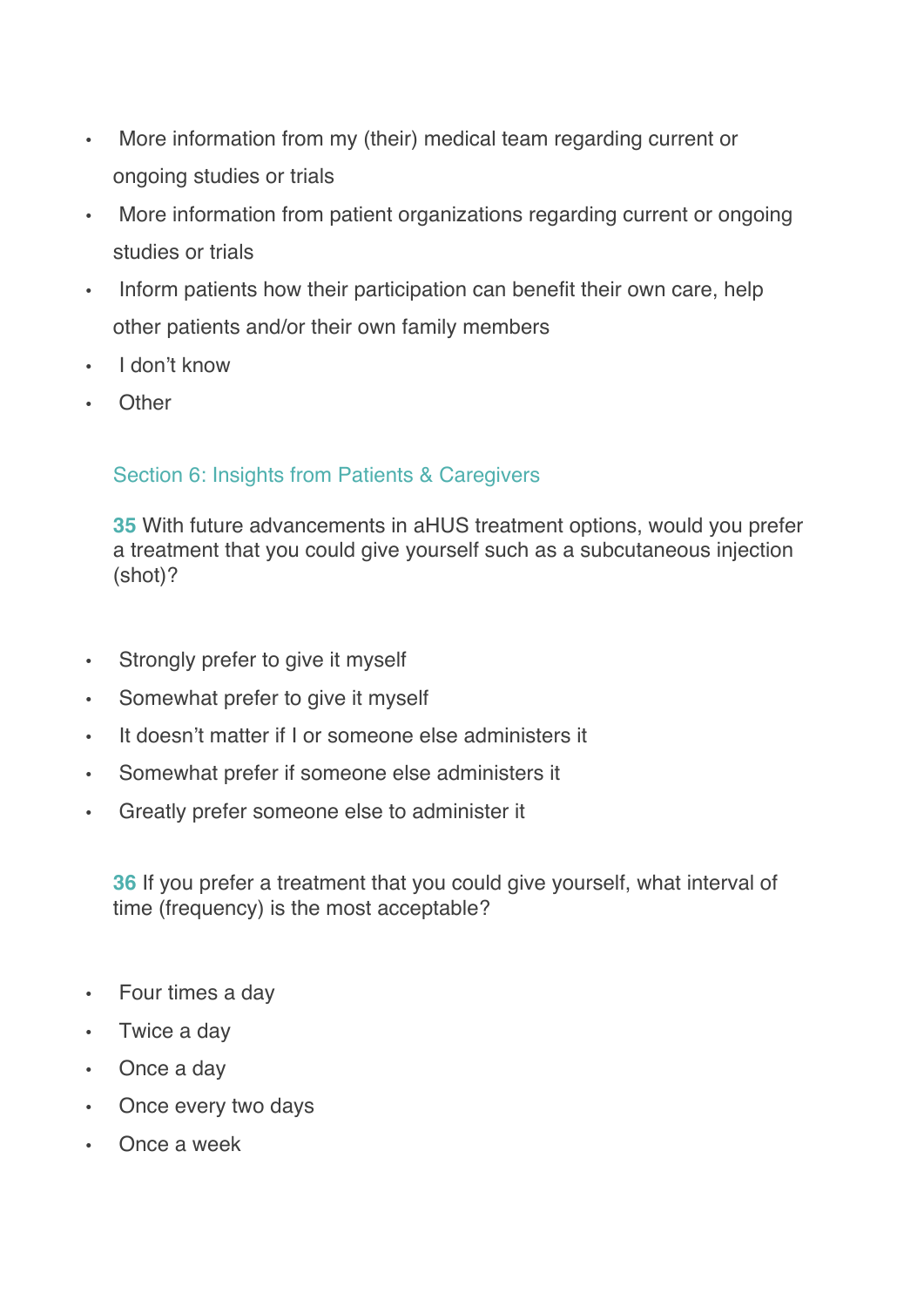**37** How confident are you regarding information about aHUS research and developments updates reaching:

**a.** Your specialist or medical team?

- Confident
- Somewhat sure
- Uncertain
- Not confident

**b.** You, as patient or caregiver?

- Confident
- Somewhat sure
- Uncertain
- Not confident

**c.** aHUS patient organization(s)?

- Confident
- Somewhat sure
- Uncertain
- Not confident

**38** How much time and effort do you expend trying to find more information about aHUS?

- Not much, I (we) rely on info from our doctor
- Enough to share articles with our medical team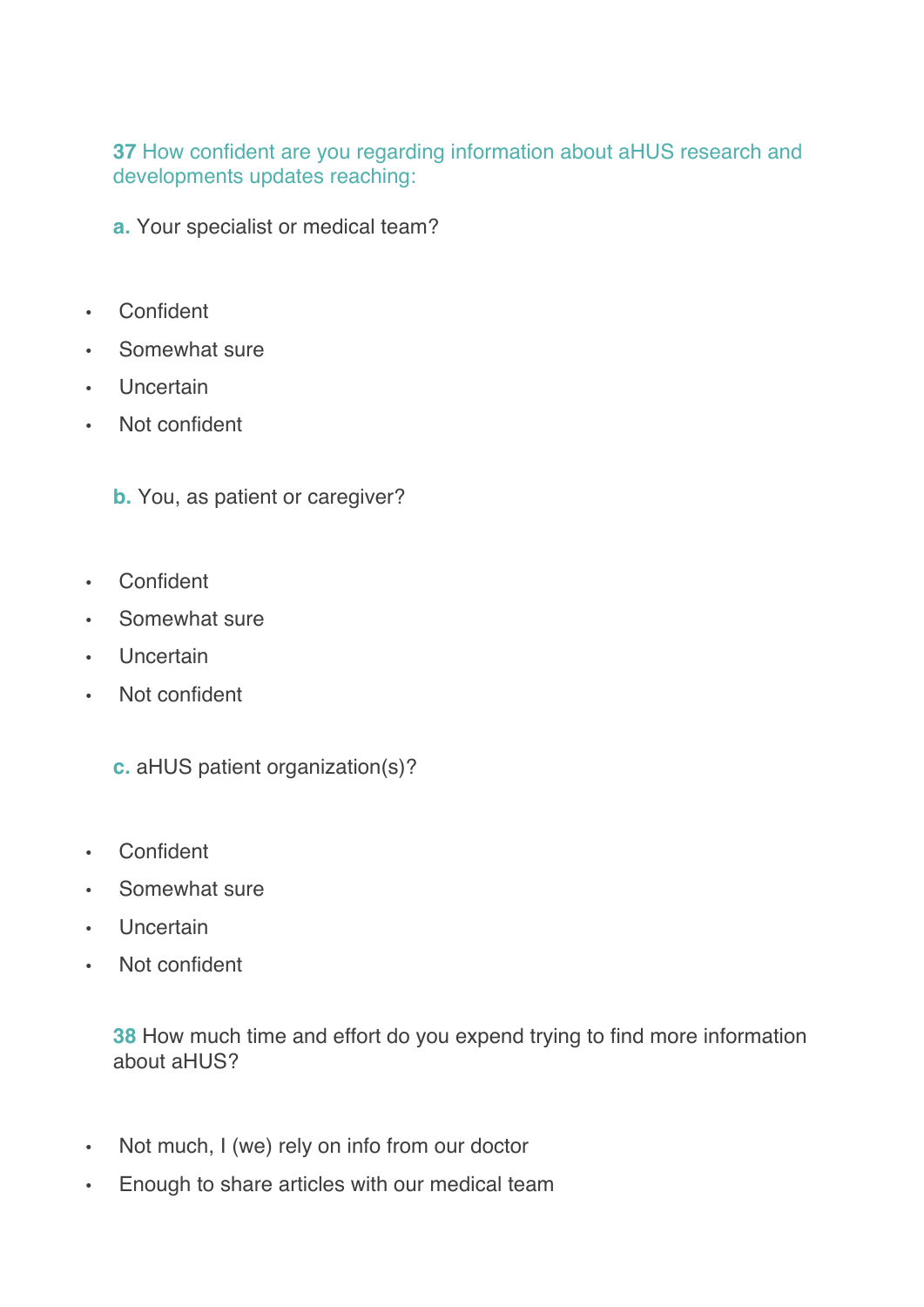- Some, I find most information on an aHUS patient organization site
- Some, I use a search engine to find info

**39** Have you(they) experienced ongoing issues or discomfort with any of these issues, either serious or frequently enough to discuss these symptoms with a doctor?

- Headaches
- Vision issues
- Breathing issues
- Stomach or GI issues
- Skin issues
- Seizure activity
- Difficulty with mental confusion, focus, or memory
- Patient has not had ongoing issues of concern to alert medical staff

**40** Have you (they) been told by a doctor that aHUS may have caused complications in other parts of the body (extra renal), aside from the blood or kidneys?

- Heart (cardiac)
- Lungs (pulmonary)
- Skin (dermatology)
- GI (stomach or colon)
- Neurological (headaches, vision, seizures, stroke, etc.)
- No ongoing issues, but the medical team mentioned some of these during hospitalization
- No, the medical team didn't discuss these issues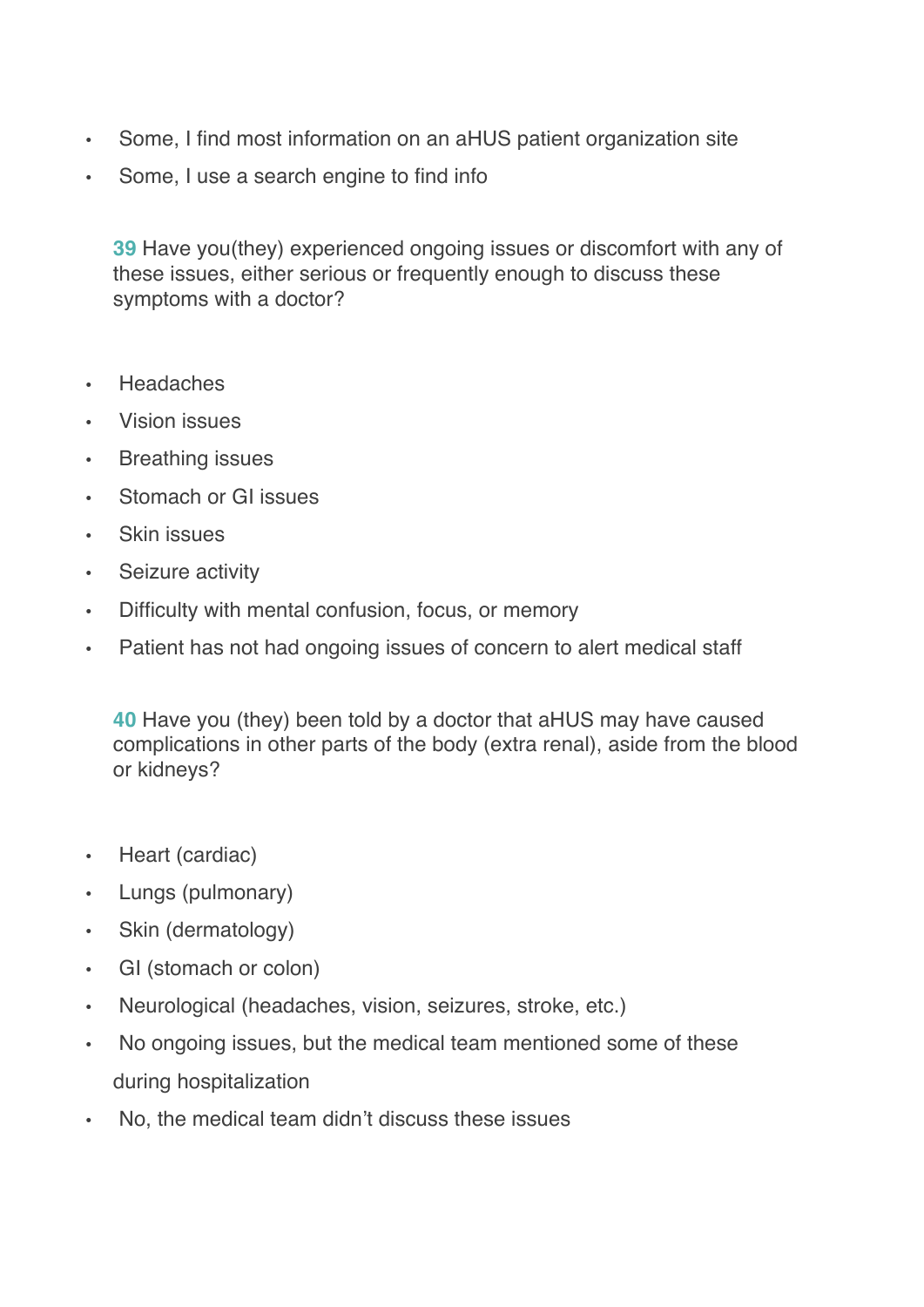• No, but the medical team made me aware that these issues can affect aHUS patients

**41** Have you (they) had discussions regarding the cost of aHUS treatment, to include complement inhibitors, with:

**a.** Your (their) specialist or medical team?

- No
- Yes, but it did not impact medical decisions
- Yes, it affected choices/quality of care

**b.** A representative from your (their) workplace?

- No
- Yes, but it did not impact medical decisions
- Yes, it affected choices/quality of care

**c.** An insurer or health policymaker?

- No
- Yes, but it did not impact medical decisions
- Yes, it affected choices/quality of care

**d.** Within your (their) family?

- No
- Yes, but it did not impact medical decisions
- Yes, it affected choices/quality of care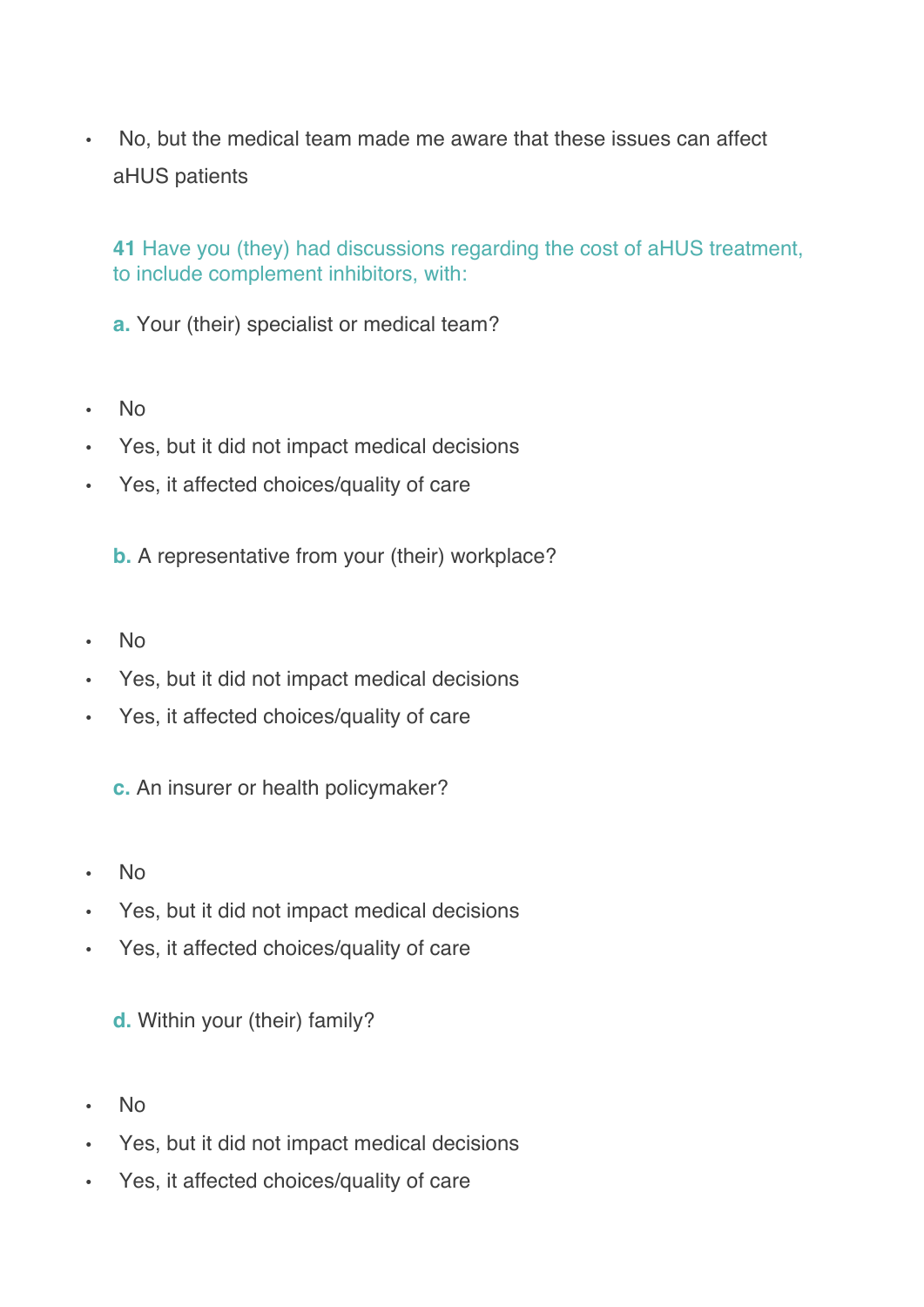**42** Is your (their) current treatment for aHUS the preferred treatment of choice?

- Yes
- No
- Other

**43** Regarding access to patient care and treatment options

- Patients in my country seem to have full access to drugs (such as compliment inhibitors) and varied treatment option choices
- Patients in other countries seem to have more access to drugs (such as compliment inhibitors) and various treatment options
- My (their) health situation or financial circumstances limit choices for medical care or treatment
- Health Ministry or Government policies in my country limit choices for medical care or treatment
- Specialists and/or treatment locations are located far enough from me (them) that it impacts care or lifestyle of patient and/or their family
- Access to medical care and various treatment options are not a concern for me (them)
- Cost of medical care and treatment (to include complement inhibitors) are of concern to me and my family

**44** Regarding cost of treatment with complement inhibitor eculizumab

• Prices are something seen on treatment or insurance bills, but it doesn't concern me as a patient or caregiver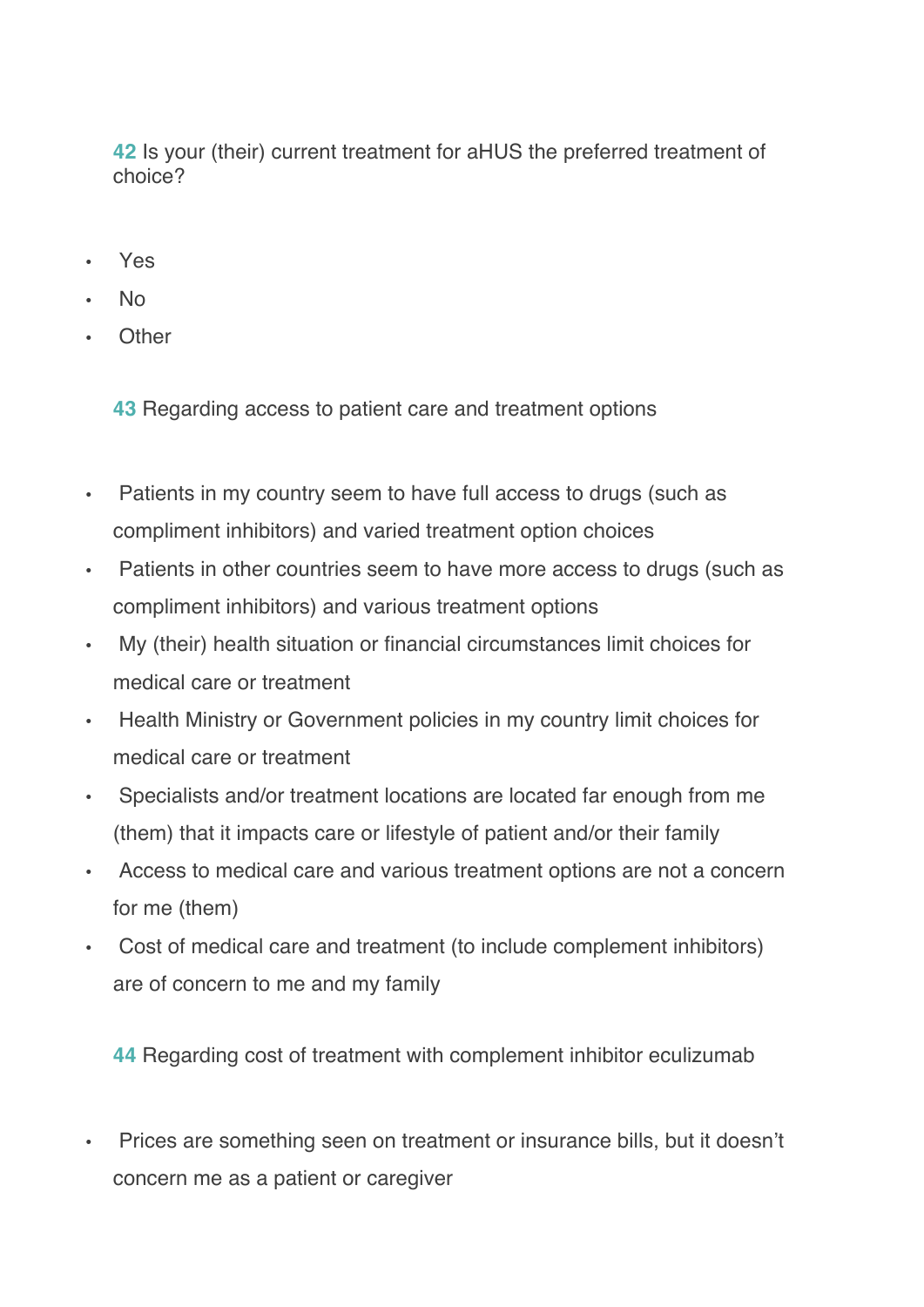- I don't know the price, but cost of this treatment doesn't concern me as a patient or caregiver
- Prices are something seen on treatment or insurance bills, but its cost seems too high
- Complement inhibitor cost is something my (their) medical team has mentioned in terms of prescribing its use, length of its use, or discontinuing its use longer term
- High cost of complement inhibitor drug treatment is something I (they) have seen online or in media reports

**45** With future developments in new aHUS treatment options, what do you think would most likely affect your (their) use of any new safe and effective drug?

- Cost of the drug
- Type of delivery method or convenience to administer/take the drug
- Government Regulations or Heath Care policies that do not limit the drug's use, or its application based on patient profile
- If clinical trial locations for the drug were offered in my (their) country
- Knowledge/opinion of my (their) specialists or medical team regarding this drug

**46** As a participant in a registry, whether as an adult aHUS patient or a parent/guardian enrolling their child in an aHUS registry, which information collection method do you prefer?

• Completing a written questionnaire, with the physician or hospital submitting it to the aHUS registry